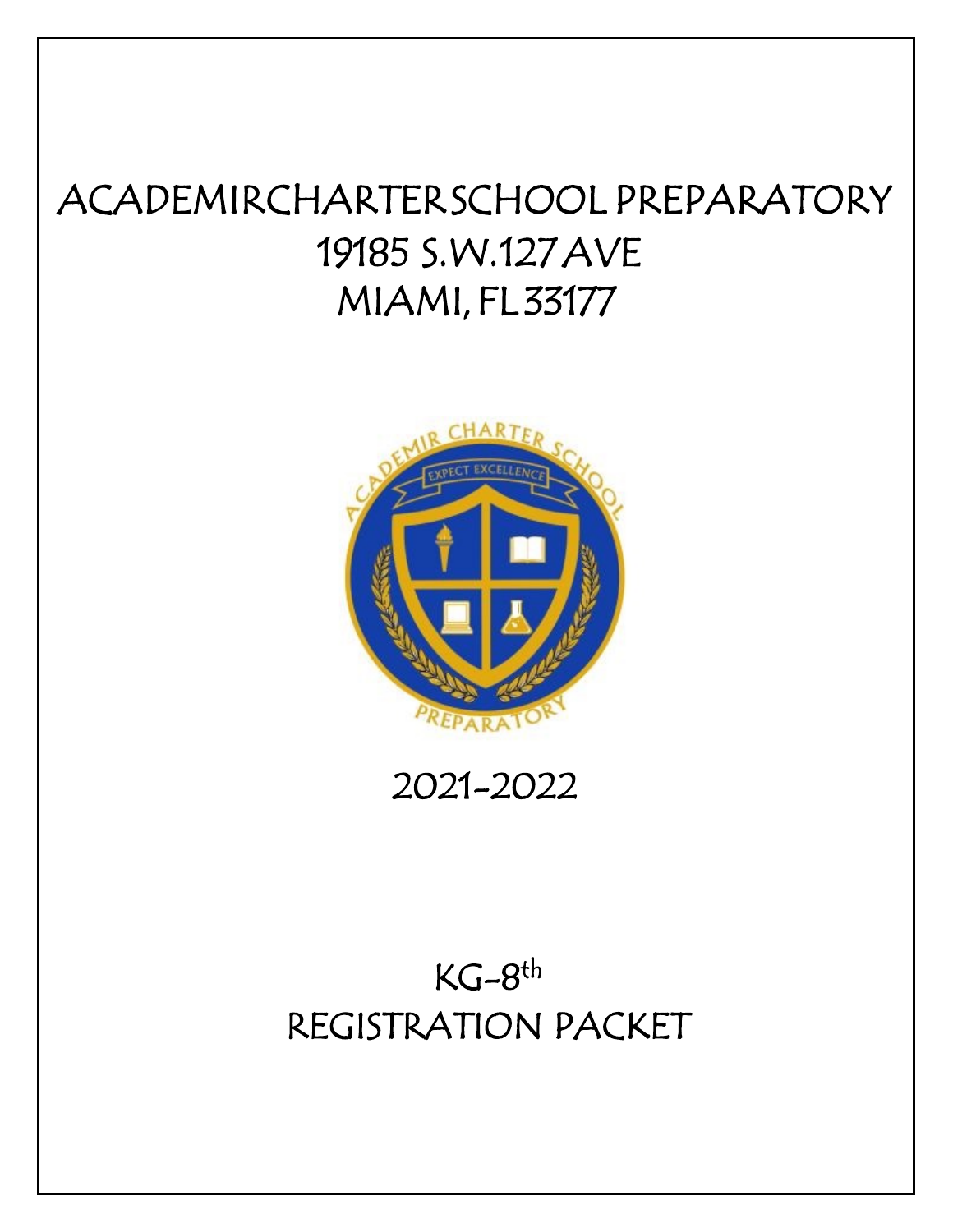

AcadeMir Charter School Preparatory **Checklist for Registration and Enrollment**

| Name of Student:                                                      | Grade:                                                                |  |  |  |  |
|-----------------------------------------------------------------------|-----------------------------------------------------------------------|--|--|--|--|
| Transferring from:                                                    |                                                                       |  |  |  |  |
| <b>New Kindergartens:</b>                                             | <b>Transfer from another MDCPS:</b>                                   |  |  |  |  |
| Original ZEE                                                          | Proof of Residency                                                    |  |  |  |  |
| Health Exam (Physical)                                                | Withdrawal / Charter School Transfer Form                             |  |  |  |  |
| HRS 680 Immunization (Blue Card)                                      | Original ZIII                                                         |  |  |  |  |
| Proof of Residency                                                    | <b>Registration Packet</b>                                            |  |  |  |  |
| <b>Registration Packet</b>                                            |                                                                       |  |  |  |  |
| Home Language Survey<br>(School will provide at time of Registration) |                                                                       |  |  |  |  |
| <b>Transfer from Out of State School:</b>                             | <b>Transfer from Public/Private School in FL:</b>                     |  |  |  |  |
| Original 71                                                           | Original ZTZ                                                          |  |  |  |  |
| Health Exam (Physical)                                                | Health Exam (Physical)                                                |  |  |  |  |
| HRS 680 (Blue Form)                                                   | HRS 680 (Blue Form)                                                   |  |  |  |  |
| Proof of Residency                                                    | Proof of Residency                                                    |  |  |  |  |
| Copy of Last Report Card                                              | Copy of Last Report Card                                              |  |  |  |  |
| <b>Registration Packet</b>                                            | <b>Registration Packet</b>                                            |  |  |  |  |
| Home Language Survey<br>(School will provide at time of Registration) | Home Language Survey<br>(School will provide at time of Registration) |  |  |  |  |

\***Kindergarten children must be five (5) years of age on or before September 1st . First Grade children must be six (6) on or before September 1 st .** 

**\*All health exams must be dated within the past year. A Florida physician must issue HRS 680 Certificate. All kindergarten-third grade registrants must have at least two (2) MMR shots indicated on their HRS 680. All kindergarten, 1st , and 2nd grade registrants must have completed the series of three (3) Hepatitis B vaccines. Proof of residency shall include the following: major utility bills, lease agreement or warranty deed.**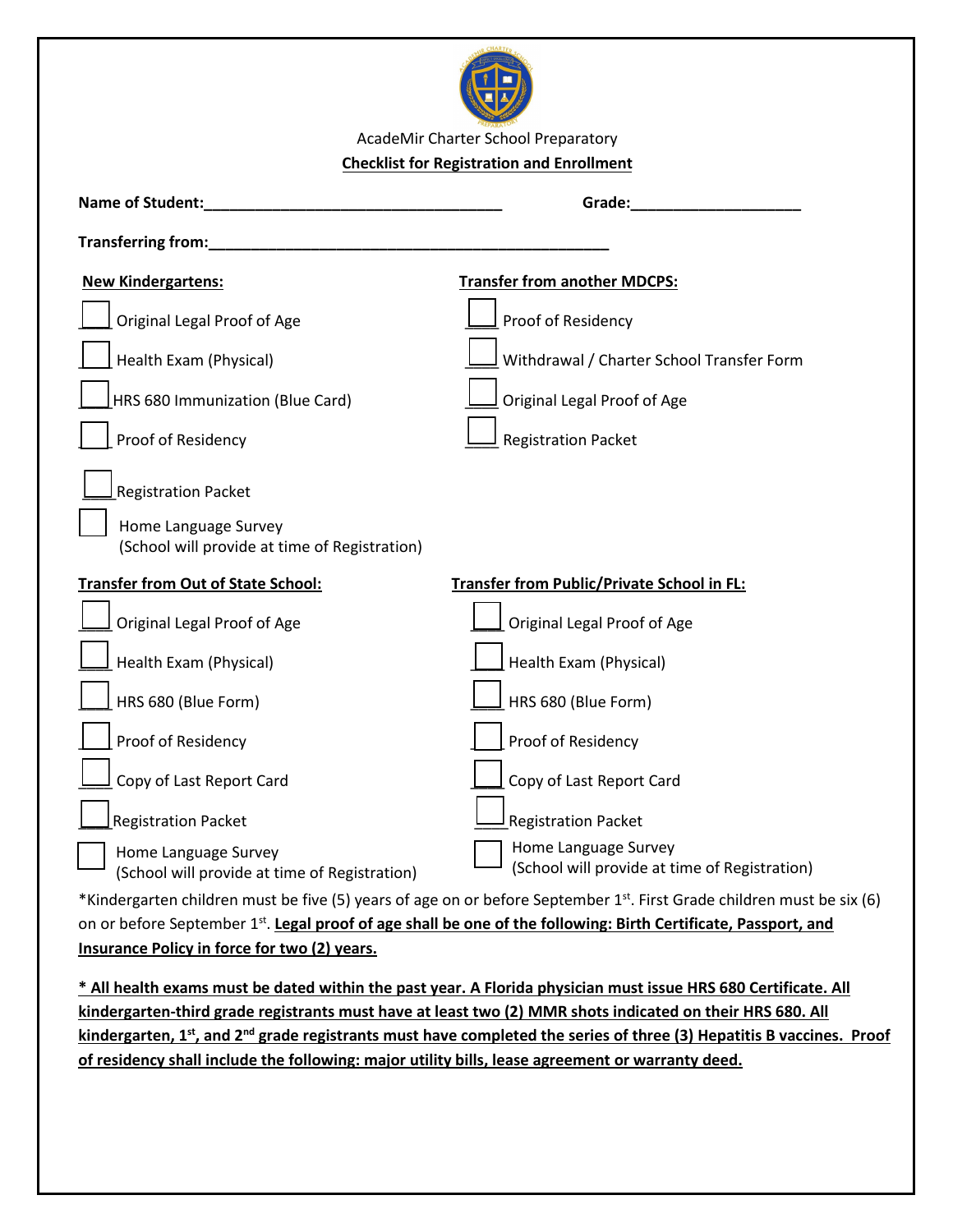

### **FAMILY EDUCATIONAL RIGHTS AND PRIVACY ACT (FERPA)**

Please check the boxes of the items you would like to allow your child to participate in and sign below.

 $\square$  News information release

There may be times during the school year when the academy, news media or others wish to photograph or videotape your child at AcadeMir Charter School Preparatory for use in print, video, Internet or other communications methods.

I give my permission to AcadeMir Charter School Preparatory to provide information concerning school activities with my child to the general news media. I also give my permission for my child's name, portrait, picture or voice to be used for display or in promotional material in a variety of mediums for the academy and/or in local media coverage of academy events.

### $\Box$  Communication release

There may be times during the school year when the academy or others wish to identify your student by name and grade in newsletters, publications or yearbooks.

I give my permission to AcadeMir Charter School Preparatory and its management company, to identify my child by name and grade in newsletters, publications or yearbooks.

### $\Box$  Artwork release

There may be times during the school year when the academy, news media or others wish to use artwork created by your child at the academy for use in print, video, Internet or other communications methods.

I give my permission to AcadeMir Charter School Preparatory to use artwork created by my child for promotional purposes in a variety of mediums for the academy or its management company, and/or in local media coverage of academy events.

*\_\_\_\_\_\_\_\_\_\_\_\_\_\_\_\_\_\_\_\_\_\_\_\_\_\_\_\_\_\_\_\_\_\_\_\_ \_\_\_\_\_\_\_\_\_\_\_\_\_\_\_\_\_\_\_\_\_\_\_\_\_*

Student's Name *(please print)*

Signature of registering Parent or Guardian Date Date

\_\_\_\_\_\_\_\_\_\_\_\_\_\_\_\_\_\_\_\_\_\_\_\_\_\_\_\_\_\_\_\_\_\_\_\_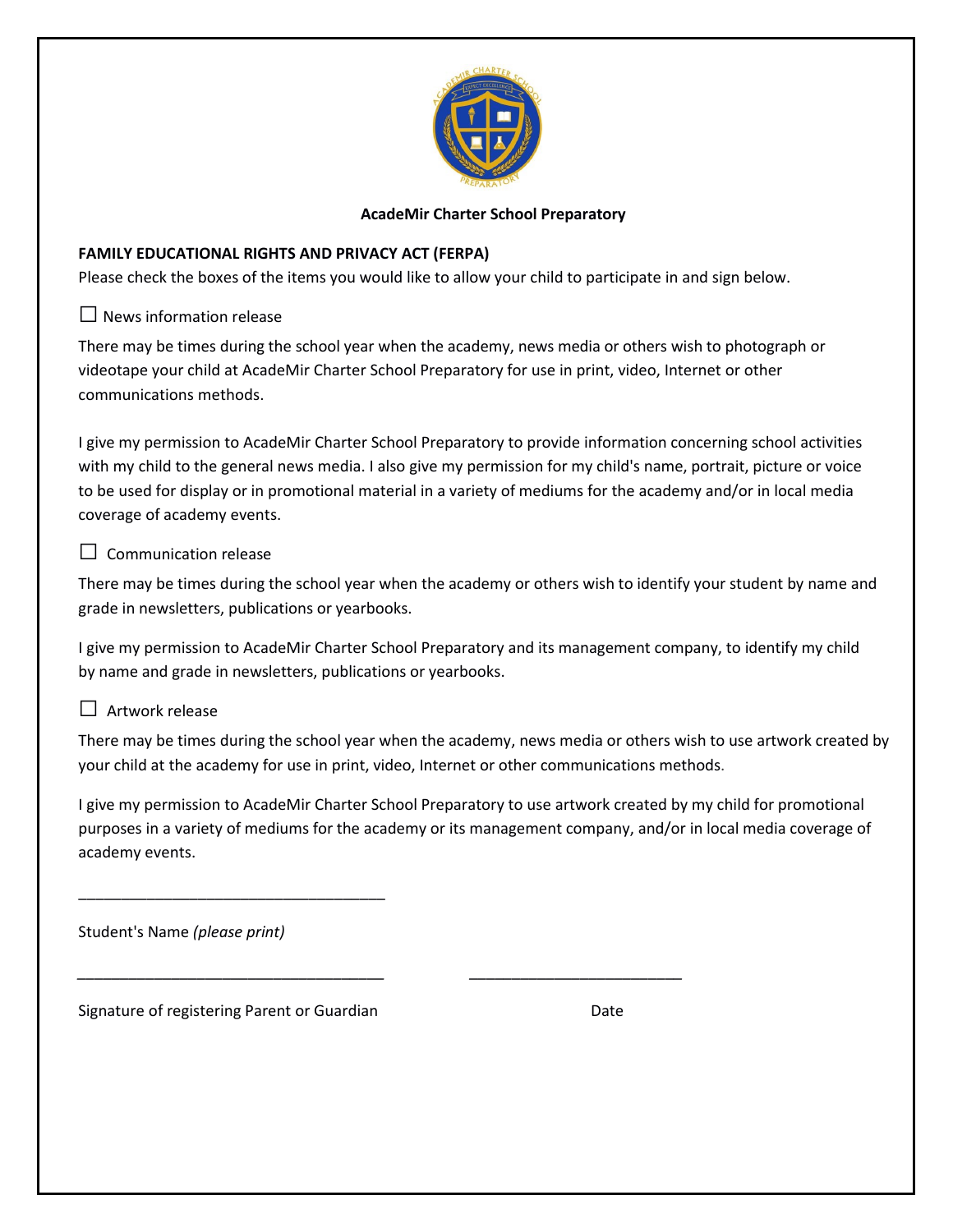

MIAMI-DADE COUNTY PUBLIC SCHOOLS

## DISCLOSURE AT TIME OF REGISTRATION

Chapter 1006.07  $(1)(b)$ , requires that any student seeking admission to a public school in the State of Florida will provide the following information at the time of initial registration:

1) Has the student ever been expelled from any school, in or out of the State of Florida?

| .<br>. . |  | ◟ |
|----------|--|---|
|----------|--|---|

If your answer to question 1 is "YES", please list each and every instance for which the student was expelled.

- 2) Please state whether the student has ever been arrested where the arrest resulted in the student being formally charged. If your answer is "YES", please list each and every arrest which resulted in a formal charge.
- 3) Please state whether the student has ever been involved as a party in a case before the Juvenile Justice System? If so, state each action taken by the Juvenile Justice System which involved the student.

4) Has the student ever been referred to mental health services?

| <b>YES</b>                             | NO<br>If "YES", please list each and every service. |                |                                                                                    |
|----------------------------------------|-----------------------------------------------------|----------------|------------------------------------------------------------------------------------|
|                                        |                                                     |                |                                                                                    |
|                                        |                                                     | (Please Print) | $ID.$ # $\qquad \qquad$<br>Student's Name                                          |
| Ethnic<br>Hispanic $(Y/N)$ that apply) | (Check all                                          |                | Race: White<br><b>Black</b><br>Asian<br>American Indian<br>Native Pacific Islander |
|                                        |                                                     |                | Date of Birth Parent's/Guardian's Name                                             |
|                                        |                                                     |                |                                                                                    |
|                                        |                                                     |                |                                                                                    |
|                                        |                                                     |                | Date Signed                                                                        |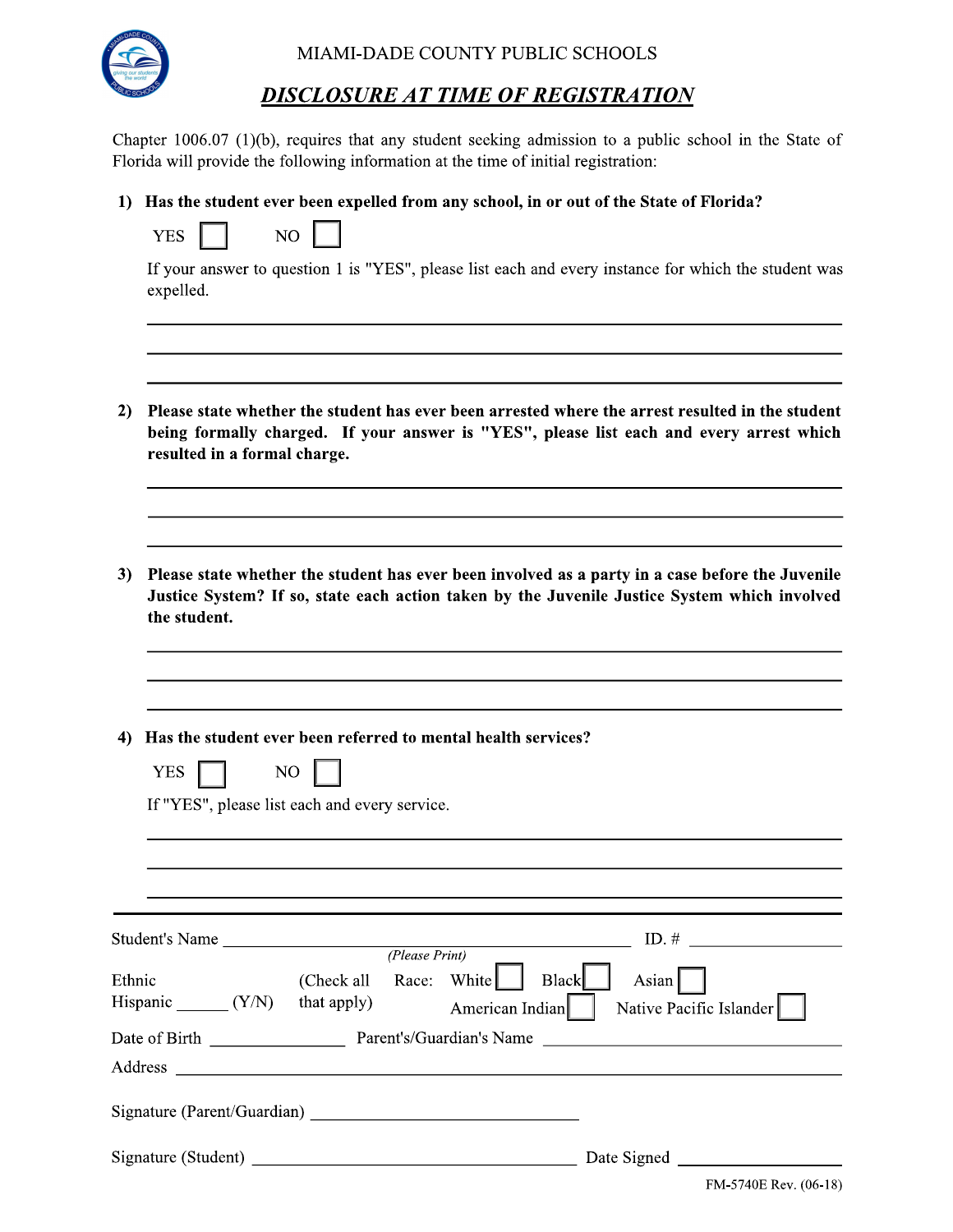

## **INTERNET ACCEPTABLE USE POLICY**

Prior to receiving authorization to use the Internet, students and their parents/guardians must sign the following permission and contract document.

### **Parents**

I give permission for my child to participate in the use of the Internet, a worldwide telecommunications network. I realize that (he/she) will be able to access major networks throughout the world using the Internet. I understand that this access is designed and intended for educational purposes only. I also understand that the student will receive instruction in the appropriate use of this resource.

I realize the Internet contains material that is inappropriate for school purposes. I support the school's position that students are responsible for not accessing such material. Such unacceptable use of the network will result in the suspension of all privileges. I will not hold AcadeMir Charter School Preparatory accountable for unsuitable materials acquired by the student through Internet usage for school.

I acknowledge that I have read the Internet Acceptable Use Policy.

\_\_\_\_\_\_\_\_\_\_\_\_\_\_\_\_\_\_\_\_\_\_\_\_\_\_\_\_\_\_\_\_\_\_\_\_\_\_\_\_\_\_\_\_\_\_\_\_\_\_\_\_\_\_\_\_

Student's Name *(please print)*

Signature of registering Parent or Guardian Date

*\_\_\_\_\_\_\_\_\_\_\_\_\_\_\_\_\_\_\_\_\_\_\_\_\_\_\_\_\_\_\_\_\_\_\_\_\_\_* 

 *\_\_\_\_\_\_\_\_\_\_\_\_\_\_\_\_\_\_\_\_\_\_\_\_*

#### **Students**

I will abide by the Internet Acceptable Use Policy. I understand that the Internet contains material inappropriate for school use and, therefore, will take personal responsibility not to access this material. I recognize that it is impossible for AcadeMir Charter School Preparatory to prevent access to all controversial materials, and I will not hold them responsible for materials found or acquired on the network. I further understand that any violation of the regulations in this policy is unethical and may constitute a criminal offense. Should I commit any violation, my access privileges may be revoked and appropriate school discipline and/or legal action may be taken.

\_\_\_\_\_\_\_\_\_\_\_\_\_\_\_\_\_\_\_\_\_\_\_\_\_\_\_\_\_\_\_\_\_\_\_\_\_\_\_\_\_\_\_\_ \_\_\_\_\_\_\_\_\_\_\_\_\_\_\_\_\_\_\_\_\_\_\_\_

\_\_\_\_\_\_\_\_\_\_\_\_\_\_\_\_\_\_\_\_\_\_\_\_\_\_\_\_\_\_\_\_\_\_\_\_\_\_\_\_\_\_\_\_ \_\_\_\_\_\_\_\_\_\_\_\_\_\_\_\_\_\_\_\_\_\_\_\_

| Student's Name (please print) | Grade |
|-------------------------------|-------|
|-------------------------------|-------|

Signature of Student **Date**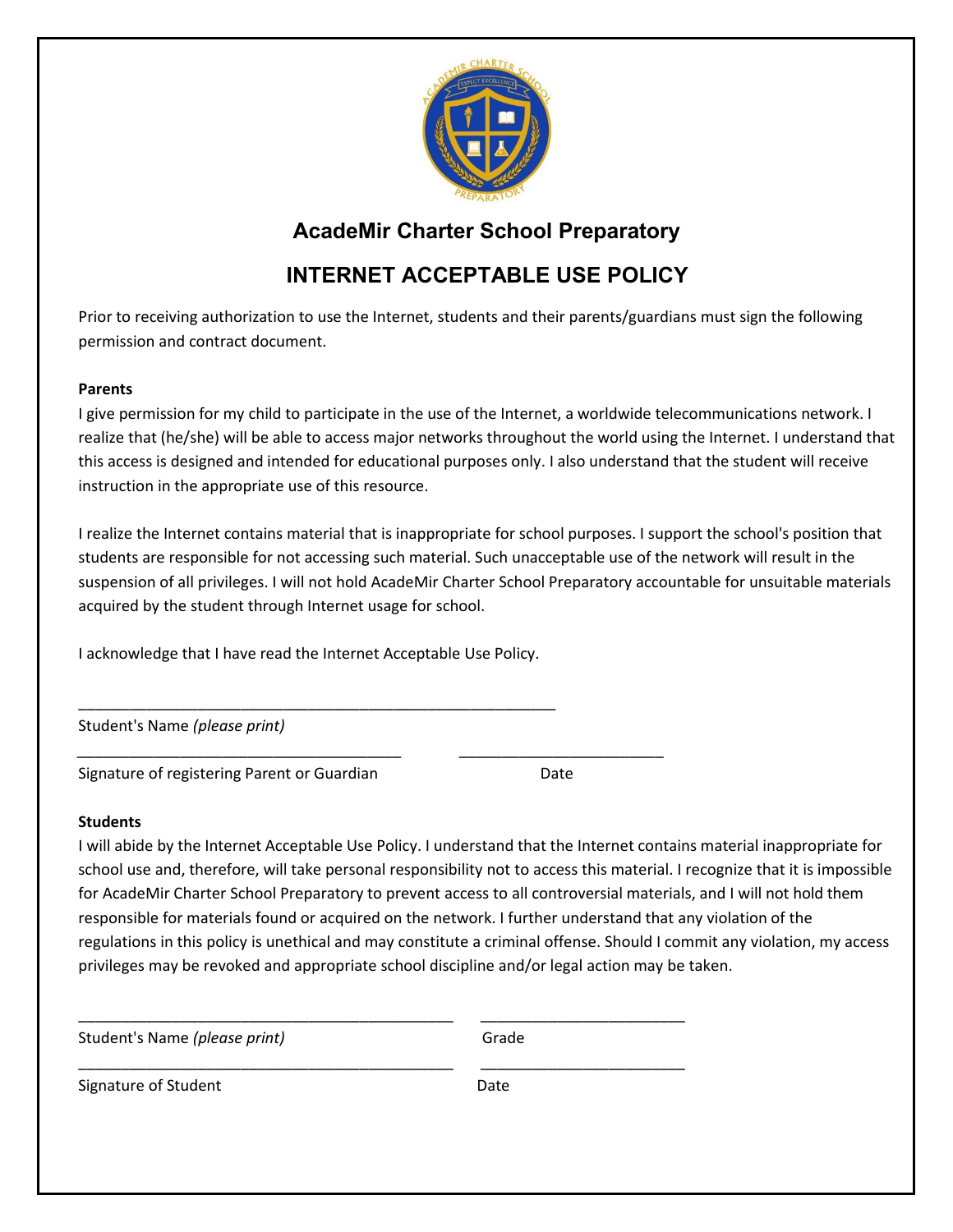

## **MEDICATION**

Physicians may find it necessary to prescribe medication to be given during school hours. If your child is taking any medication it must be dropped off at the school office by the parent; who must make arrangements with the school to take this medication. Such medication must be in its original container and accompanied by the physician's written instructions, containing the following information:

- 1. Student's name
- 2. Name of prescribing doctor
- 3. Name of medication
- 4. Instructions such as dosage and time to be given

| Name of medication <b>Name of medication</b> | Diagnosis/purpose of medication                                                                |  |  |  |  |
|----------------------------------------------|------------------------------------------------------------------------------------------------|--|--|--|--|
|                                              | Form of medication □Tablet/capsule □Liquid □Inhaler □Injection □Nebulizer □Other               |  |  |  |  |
|                                              | Dosage <b>Example 20</b> Frequency <b>Example 20 Frequency Example 20 Finne</b>                |  |  |  |  |
| How is medication to be administered?        |                                                                                                |  |  |  |  |
|                                              | Should the school be aware of any adverse reactions or precautions?                            |  |  |  |  |
|                                              | Home phone example and the example of Emergency phone and the example of the example of $\sim$ |  |  |  |  |
|                                              | Doctor's name Doctor's phone                                                                   |  |  |  |  |

\_\_\_\_\_\_\_\_\_\_\_\_\_\_\_\_\_\_\_\_\_\_\_\_\_\_\_\_\_\_\_\_\_\_\_\_\_\_\_ \_\_\_\_\_\_\_\_\_\_\_\_\_\_\_\_\_\_\_\_\_\_\_\_\_\_

The undersigned parent/guardian authorizes AcadeMir Charter School Preparatory through its administrators and/ or staff to administer medication or to supervise the taking of medication by my child.

It is understood that the undersigned parent/guardian shall immediately notify school personnel in writing in the event the prescription shall be discontinued or modified. Refills of the prescription shall be the responsibility of the parent/guardian.

Further, the undersigned shall release and indemnify AcadeMir Charter School Preparatory and its employees from any liability or damage which may result from the administration of said medication as prescribed by the physician.

Signature of registering Parent or Guardian Date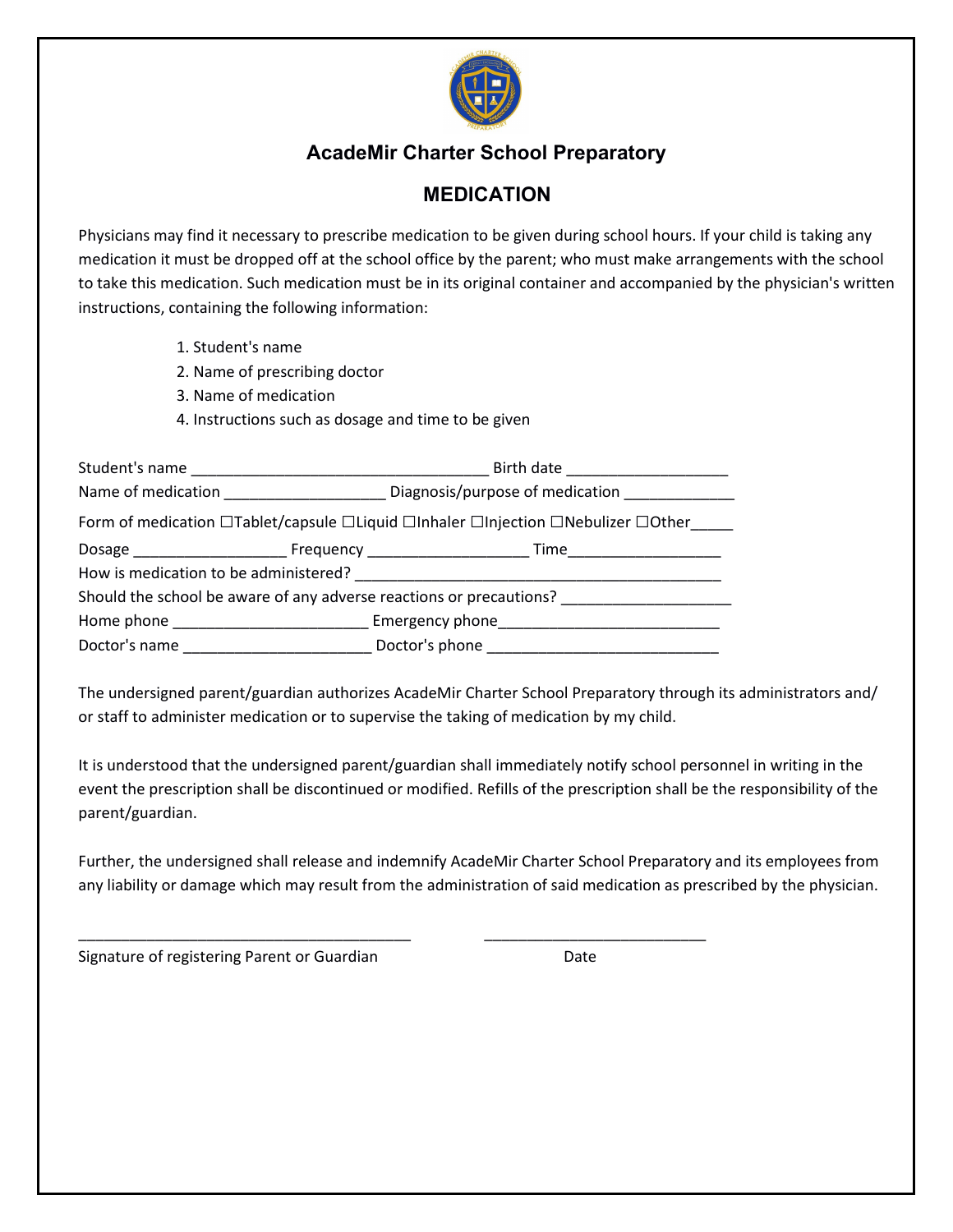

## **STUDENT RECORDS REQUEST**

|                                                                                                                                                                                                                                                                                                                                                                                               |         | (The school your child should attend based on your current home address) |                      |
|-----------------------------------------------------------------------------------------------------------------------------------------------------------------------------------------------------------------------------------------------------------------------------------------------------------------------------------------------------------------------------------------------|---------|--------------------------------------------------------------------------|----------------------|
| PLEASE SEND A TRANSCRIPT OF THE OFFICIAL RECORDS FOR:                                                                                                                                                                                                                                                                                                                                         |         |                                                                          |                      |
|                                                                                                                                                                                                                                                                                                                                                                                               |         |                                                                          |                      |
| (Name of Student)                                                                                                                                                                                                                                                                                                                                                                             | (Grade) | (Date of Birth)                                                          | (Date Last Attended) |
| <b>PLEASE INCLUDE:</b>                                                                                                                                                                                                                                                                                                                                                                        |         |                                                                          |                      |
| $\checkmark$ All credits earned<br>$\checkmark$ Test scores<br>$\checkmark$ Health Records (Immunization and Physical)<br>$\checkmark$ Brief explanation of grading system<br>$\checkmark$ Current grades at time of withdrawal<br>$\checkmark$ Exceptional Education Records<br>Signature of registering Parent/ Guardian<br>Thank you in advance for your prompt attention to this request. |         |                                                                          |                      |
| Registrar,                                                                                                                                                                                                                                                                                                                                                                                    |         |                                                                          |                      |
| AcadeMir Charter School Preparatory                                                                                                                                                                                                                                                                                                                                                           |         |                                                                          |                      |
|                                                                                                                                                                                                                                                                                                                                                                                               |         |                                                                          |                      |
|                                                                                                                                                                                                                                                                                                                                                                                               |         |                                                                          |                      |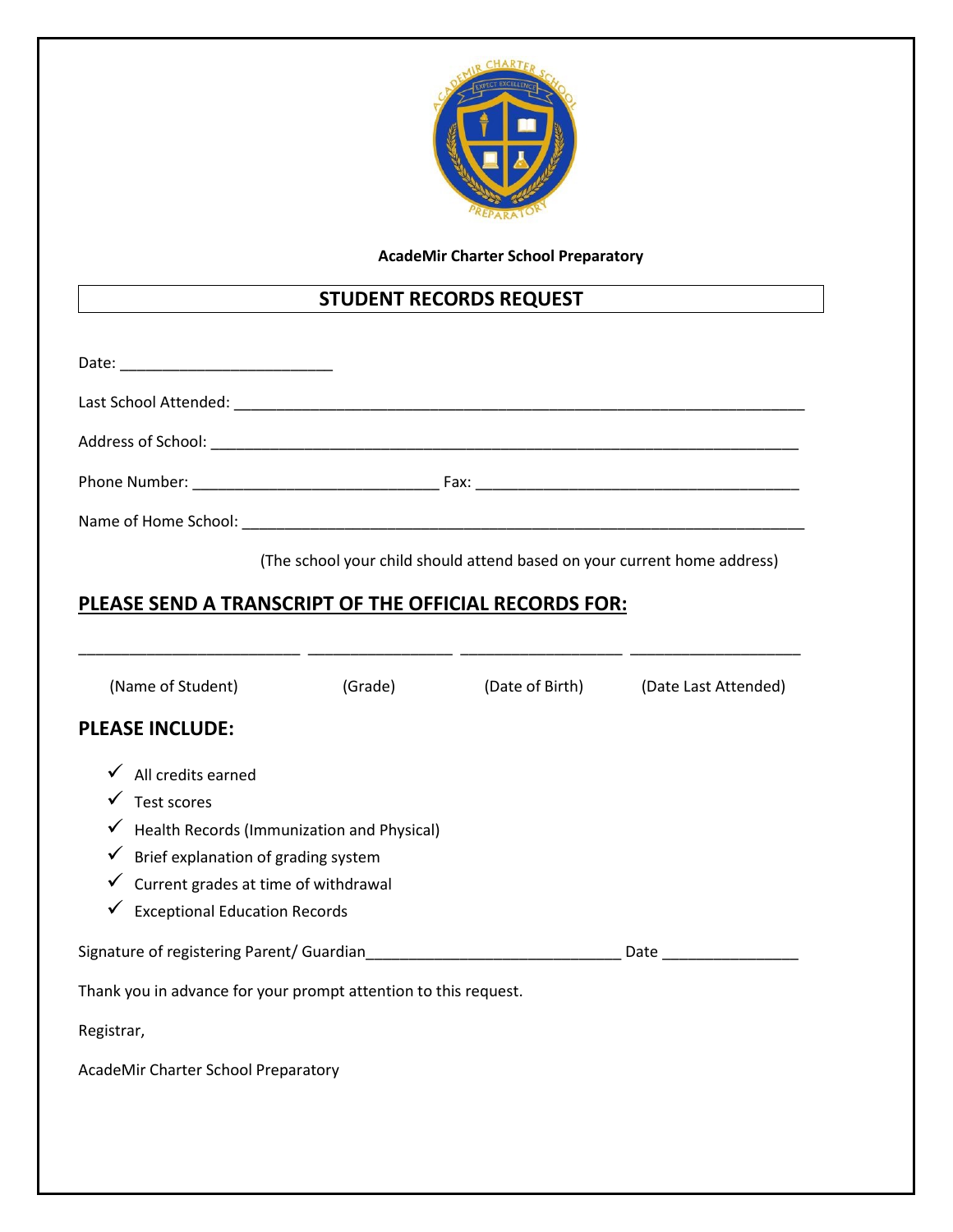**Student Emergency Card** 

| School No.                                                                                                                                                                                                                                                                                                                                                                                                                                                                                                                                             | I.D. Number                                                |                    |                                | Student's Last Name |                                                                                                                     |                  | יי-יס<br><b>APP</b> | First Name                                                                                                                                                                                                                                                    | <b>Birth Date</b>      |                 | Gender                      | Grade |  |
|--------------------------------------------------------------------------------------------------------------------------------------------------------------------------------------------------------------------------------------------------------------------------------------------------------------------------------------------------------------------------------------------------------------------------------------------------------------------------------------------------------------------------------------------------------|------------------------------------------------------------|--------------------|--------------------------------|---------------------|---------------------------------------------------------------------------------------------------------------------|------------------|---------------------|---------------------------------------------------------------------------------------------------------------------------------------------------------------------------------------------------------------------------------------------------------------|------------------------|-----------------|-----------------------------|-------|--|
| <b>Current Entry</b><br>Date                                                                                                                                                                                                                                                                                                                                                                                                                                                                                                                           | Florida I.D.<br>Number                                     |                    | Last Legal Name (if different) |                     |                                                                                                                     |                  | APP                 | First Name                                                                                                                                                                                                                                                    | Section                |                 | Student Social Security No. |       |  |
| <b>ETHINIC</b><br>Hispanic _____ (Y/N)                                                                                                                                                                                                                                                                                                                                                                                                                                                                                                                 | white □ Black □ Asian □<br>RACE:<br>(Check all that apply) |                    |                                |                     |                                                                                                                     |                  |                     | Place of Birth: (City)                                                                                                                                                                                                                                        |                        |                 |                             |       |  |
|                                                                                                                                                                                                                                                                                                                                                                                                                                                                                                                                                        |                                                            | American Indian LI |                                |                     | Native Pacific Islander                                                                                             |                  |                     |                                                                                                                                                                                                                                                               |                        | (State/Country) |                             |       |  |
| Student's Address                                                                                                                                                                                                                                                                                                                                                                                                                                                                                                                                      |                                                            | (APT)              |                                | (City)              | (Zip)                                                                                                               |                  |                     |                                                                                                                                                                                                                                                               | Telephone              |                 |                             |       |  |
| Parent<br>Guardian                                                                                                                                                                                                                                                                                                                                                                                                                                                                                                                                     | Last Name                                                  | <b>First Name</b>  |                                | Relation            | Place of<br>Employment                                                                                              | Telephone<br>(   |                     |                                                                                                                                                                                                                                                               | Alt Telephone<br>$($ ) |                 |                             |       |  |
|                                                                                                                                                                                                                                                                                                                                                                                                                                                                                                                                                        | Last Name                                                  | <b>First Name</b>  |                                | Relation            | Place of<br>Employment                                                                                              | Telephone<br>( ) |                     |                                                                                                                                                                                                                                                               | Alt Telephone<br>( )   |                 |                             |       |  |
| Current School:                                                                                                                                                                                                                                                                                                                                                                                                                                                                                                                                        |                                                            |                    |                                |                     | Are you in Military Services? $Y \square N$                                                                         |                  |                     |                                                                                                                                                                                                                                                               | Card No.               |                 |                             |       |  |
| Was the full cost paid by you? Yes $\Box$ No $\Box$ What type? Headstart $\Box$ ESE $\Box$ Migrant $\Box$ Other $\Box$ Unknown<br><b>EMERGENCY CONTACT INFORMATION:</b> Additional data is needed in case of an emergency illness of your child. The legal responsibility of<br>medical and transportation expense incurred on behalf of your child is a parental one. If parental/guardian can't be reached, whom should we try to<br>contact? (List two persons in priority order below.)<br>(Name)<br>(Relation to Student)<br>(Address)<br>(Phone) |                                                            |                    |                                |                     |                                                                                                                     |                  |                     |                                                                                                                                                                                                                                                               |                        |                 |                             |       |  |
| (Name)                                                                                                                                                                                                                                                                                                                                                                                                                                                                                                                                                 | (Relation to Student)                                      |                    |                                |                     | (Address)                                                                                                           | (Phone)          |                     |                                                                                                                                                                                                                                                               |                        |                 |                             |       |  |
|                                                                                                                                                                                                                                                                                                                                                                                                                                                                                                                                                        |                                                            |                    |                                |                     | Parent's/Guardian's E-Mail address entry and the manufactured and the manufactured and the manufactured and th      |                  |                     |                                                                                                                                                                                                                                                               |                        |                 |                             |       |  |
|                                                                                                                                                                                                                                                                                                                                                                                                                                                                                                                                                        |                                                            |                    |                                |                     |                                                                                                                     |                  |                     | AUTHORIZATION FOR RELEASE OF STUDENTS FROM SCHOOL: List below the names of persons either authorized or not authorized to<br>take your child from school during the school day. Your child will not be released to anyone not specifically authorized by you. |                        |                 |                             |       |  |
|                                                                                                                                                                                                                                                                                                                                                                                                                                                                                                                                                        |                                                            |                    |                                |                     |                                                                                                                     |                  |                     |                                                                                                                                                                                                                                                               |                        |                 |                             |       |  |
|                                                                                                                                                                                                                                                                                                                                                                                                                                                                                                                                                        |                                                            |                    |                                |                     |                                                                                                                     |                  |                     |                                                                                                                                                                                                                                                               |                        |                 |                             |       |  |
|                                                                                                                                                                                                                                                                                                                                                                                                                                                                                                                                                        |                                                            |                    |                                |                     |                                                                                                                     |                  |                     | NOT AUTHORIZED AND THE RESERVED OF THE RESERVED OF THE RESERVED OF THE RESERVED OF THE RESERVED OF THE RESERVED OF THE RESERVED OF THE RESERVED OF THE RESERVED OF THE RESERVED OF THE RESERVED OF THE RESERVED OF THE RESERVE                                |                        |                 |                             |       |  |
|                                                                                                                                                                                                                                                                                                                                                                                                                                                                                                                                                        |                                                            |                    |                                |                     |                                                                                                                     |                  |                     |                                                                                                                                                                                                                                                               |                        |                 |                             |       |  |
|                                                                                                                                                                                                                                                                                                                                                                                                                                                                                                                                                        |                                                            |                    |                                |                     |                                                                                                                     |                  |                     | It is the parent's responsibility to inform the school in writing of any change in the information listed on this form.                                                                                                                                       |                        |                 |                             |       |  |
|                                                                                                                                                                                                                                                                                                                                                                                                                                                                                                                                                        |                                                            |                    |                                |                     | Registering Parent Printed Name Manual Communication of the Communication of the Communication of the Communication |                  |                     |                                                                                                                                                                                                                                                               |                        |                 |                             |       |  |
|                                                                                                                                                                                                                                                                                                                                                                                                                                                                                                                                                        |                                                            |                    |                                |                     |                                                                                                                     |                  |                     |                                                                                                                                                                                                                                                               |                        |                 |                             |       |  |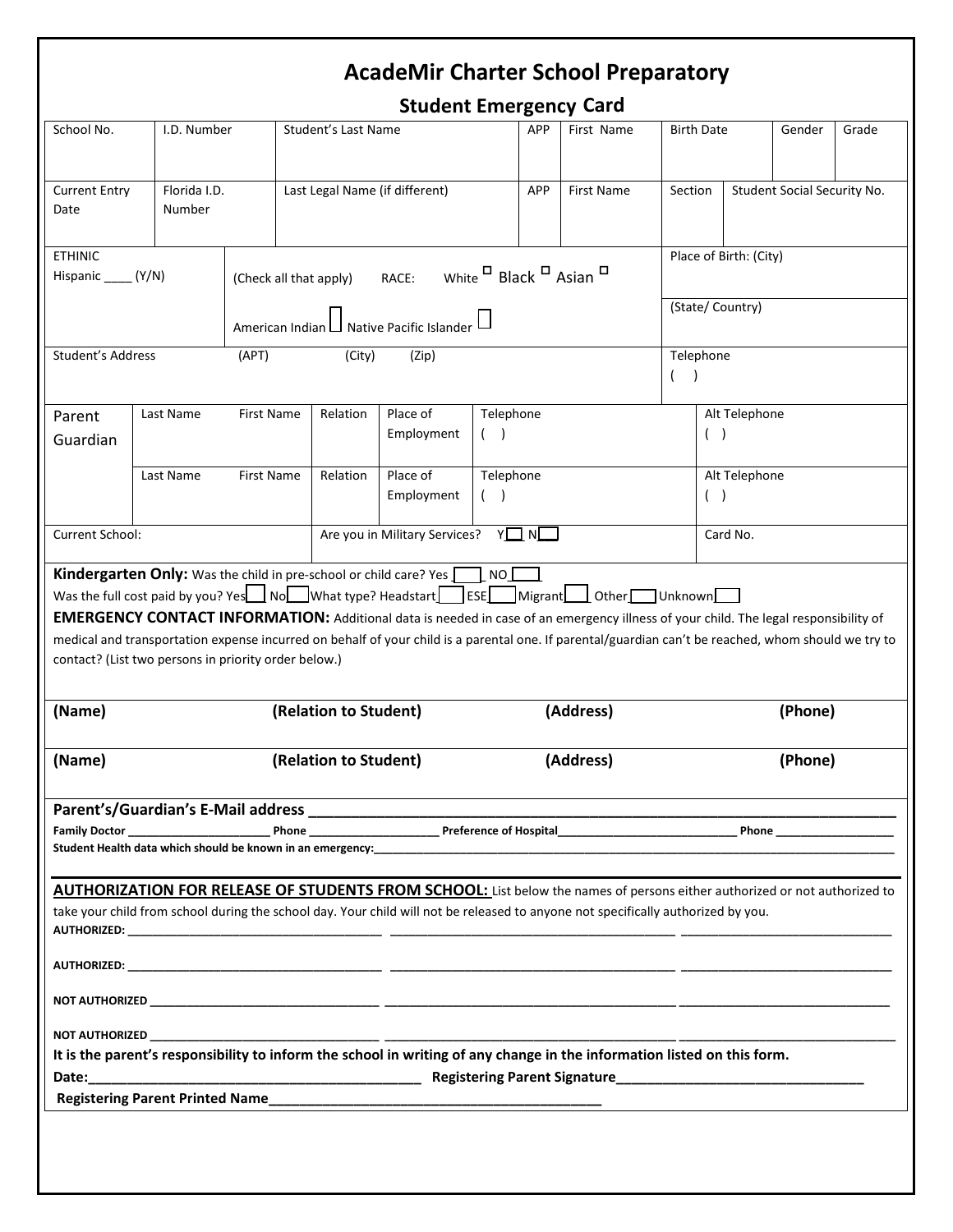

#### **AcadeMir Charter School Preparatory Parent Contract 2022-2023**

### **Student Name: Grade: Grade: Grade: Crade: Crade: Crade: Crade: Crade: Crade: Crade: Crade: Crade: Crade: Crade: Crade: Crade: Crade: Crade: Crade: Crade: Crade: C**

- Parents are to ensure that their child arrives on time. Students must be in their seats by the start of class as published in the Student Handbook. Any student arrimarginving after this time will be issued a tardy slip. Students accumulating ten (10) unexcused tardies per school year will receive a referral for excessive tardiness.
- Parents are to contact the school office if their son/daughter (the student) is going to be absent. On the day the student returns to school, he/she must bring a note from the parent/guardian (s) explaining the reason for the absence, otherwise, the absence will be considered unexcused.
- The School believes that parents play an integral role in their child's educational and social life. For this reason, the school asks that a parent/guardian personally transport their child to and from school.
- Parents are to ensure that their child is wearing the proper uniform as stated in the Student Handbook. Students who arrive to school without the proper attire will be disciplined, as stated in the Code of Student Handbook. Hoodies are not permitted at any time, unless provided by the school.
- The School is responsible for loaning books and materials to student. I will replace any textbooks or materials that are damaged or lost.
- Parents are expected to provide lunch each day for their child. The student may bring their lunch from home or purchase a school lunch. Qualifying students may receive free or reduced lunch per National School Lunch provisions.
- A student's parent/guardian must agree to volunteer a minimum of ten (10) hours per school year. All volunteer hours must be completed prior to the end of the school year.
- Parents agree to read and use the information sent home from the school so that they are informed of activities and academic opportunities provided by the school.
- I understand that my child is a student with Miami-Dade Public School System which requires the provision of a Student Handbook. Parents and students are required to read the Student Handbook. The Code of Student Handbook details the responsibilities that staff members, students, and parents are expected to fulfill.
- I understand electronic devices and cellular phones are not to be used during the school day and if seen, they will be confiscated. I understand if a cell phone or electronic device is confiscated it will be returned to the parents for first time offenders and until the end of the school year for second time offenders.

We understand that Academir Charter School Preparatory has adopted and will abide by the Miami-Dade County Public Schools Code of Student Conduct. Further, it is the expectation of AcadeMir Charter School Preparatory that parents fully abide by the terms of the Parent Contract which has been approved by the AcadeMir Charter Schools, Inc. Board of Directors.

| Printed Name of registering Parent/Guardian: | Date: |
|----------------------------------------------|-------|
| Signature of registering Parent/Guardian:    | Date: |
| Acknowledged by school Principal:            | Date: |